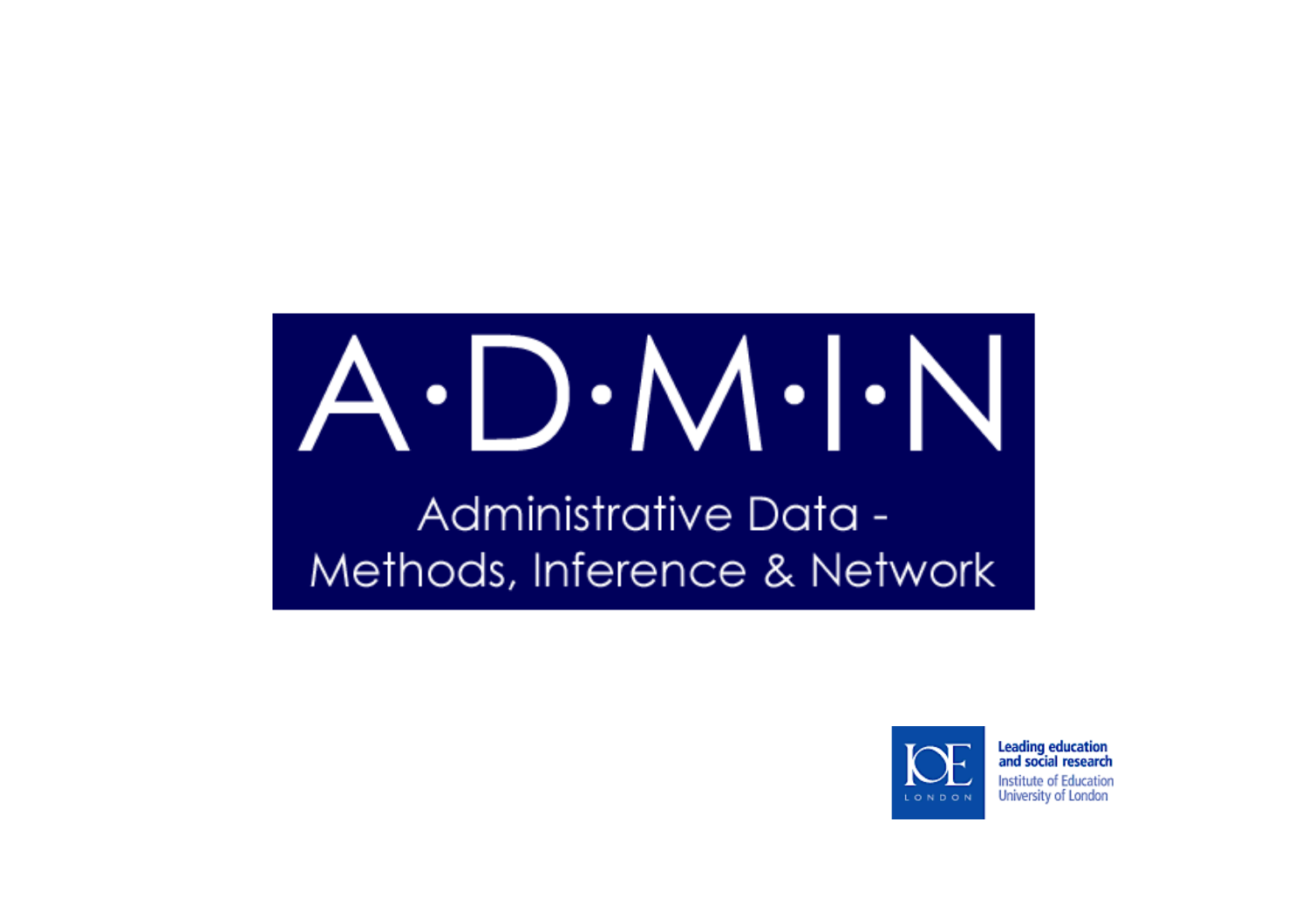The Role of Economic Modelling in **Influencing Government Education Policy** 

**Anna Vignoles**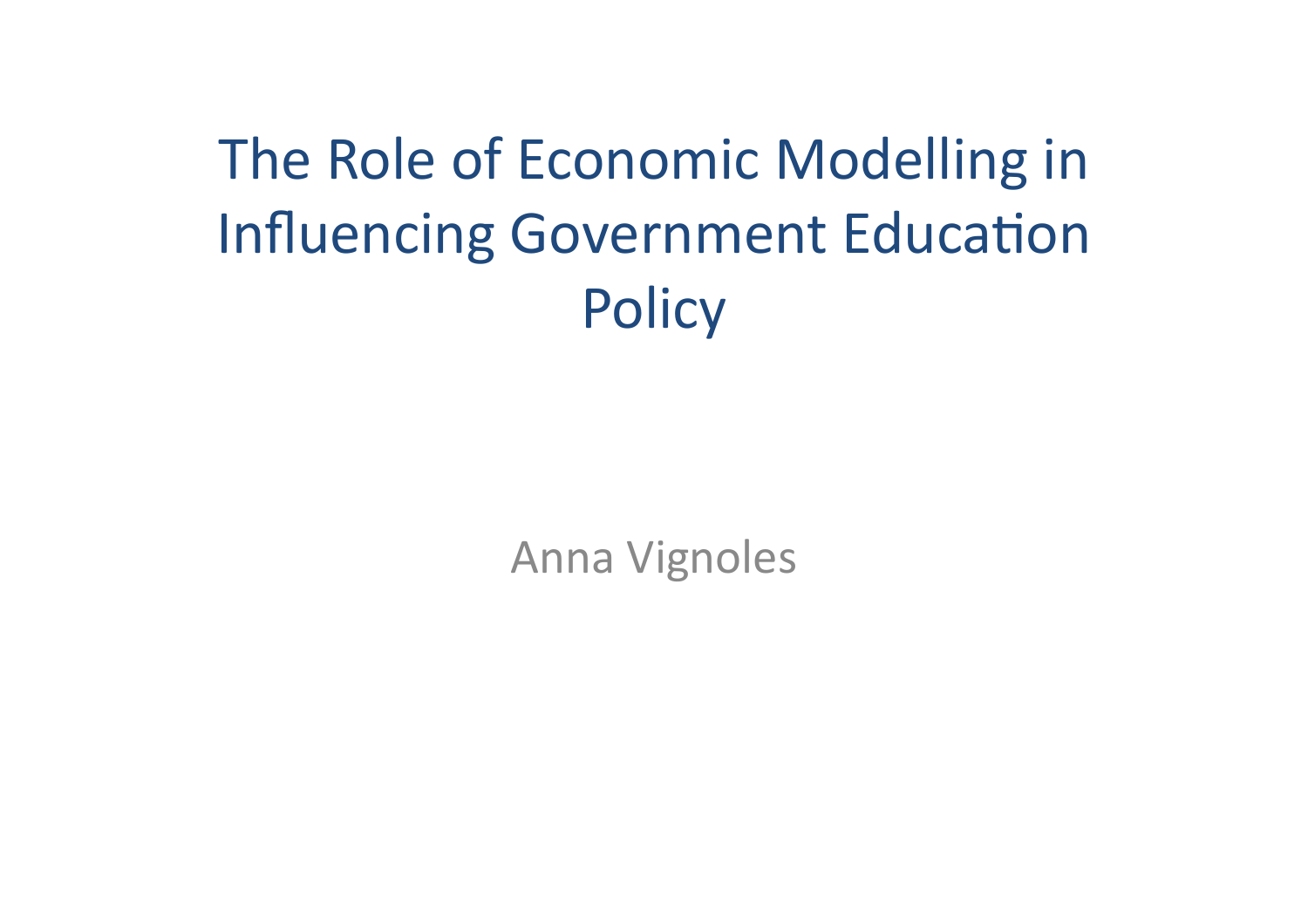#### Making the case

 $\rightarrow$  Economic modelling has had great influence on education policy

 $\rightarrow$  Education research lends itself to economic analysis given the methodological and theoretical challenges inherent in the field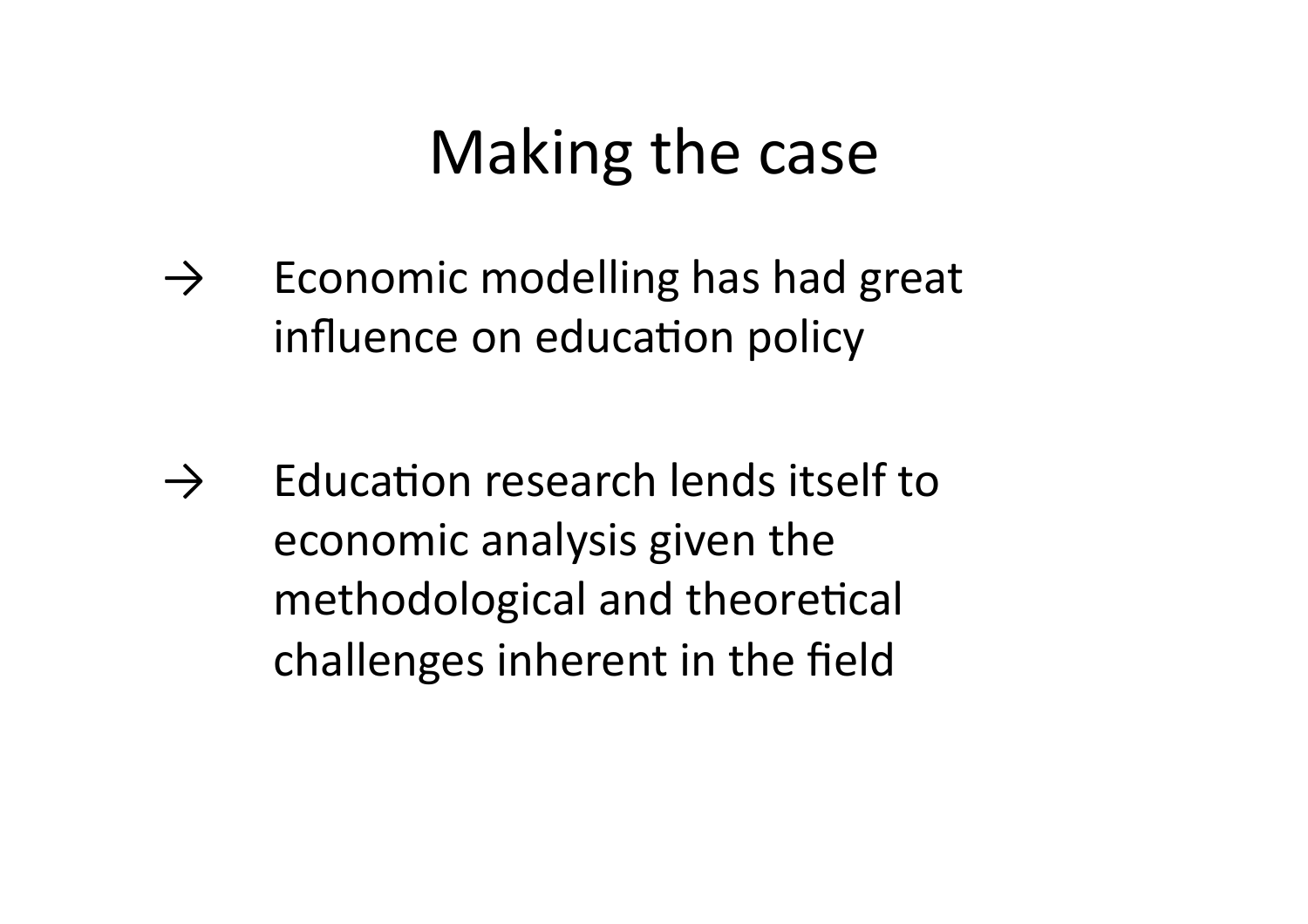#### **Methodological Robustness**

- Economic analyses have been particularly influential partly because of quantitative methods used and also methodological robustness
- Econometric modeling approaches enable causal relationships to be drawn
	- Timing/Before-After methodology/Diff in Diff
	- Richness/structural models/IV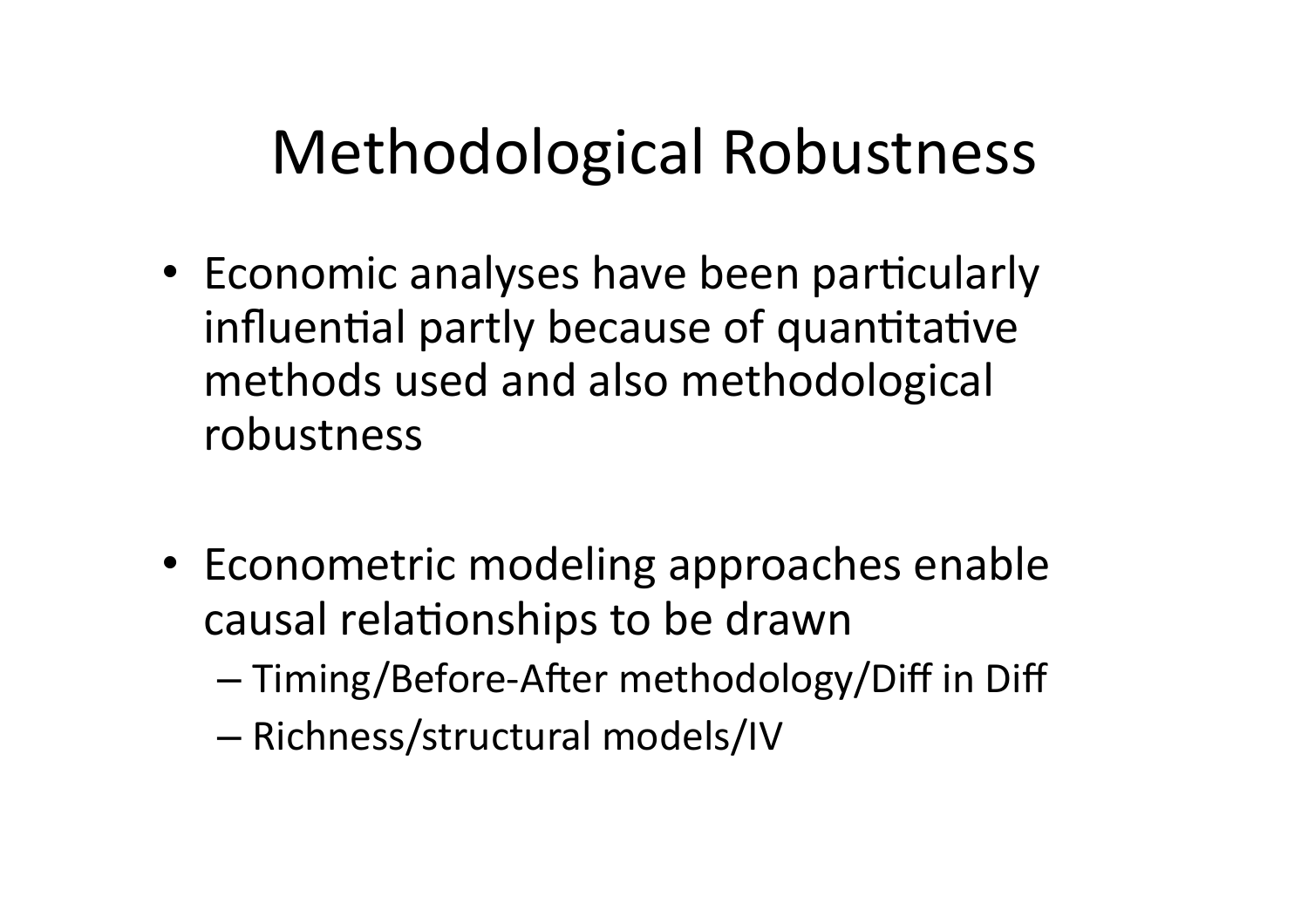• How has economic modelling influenced policy?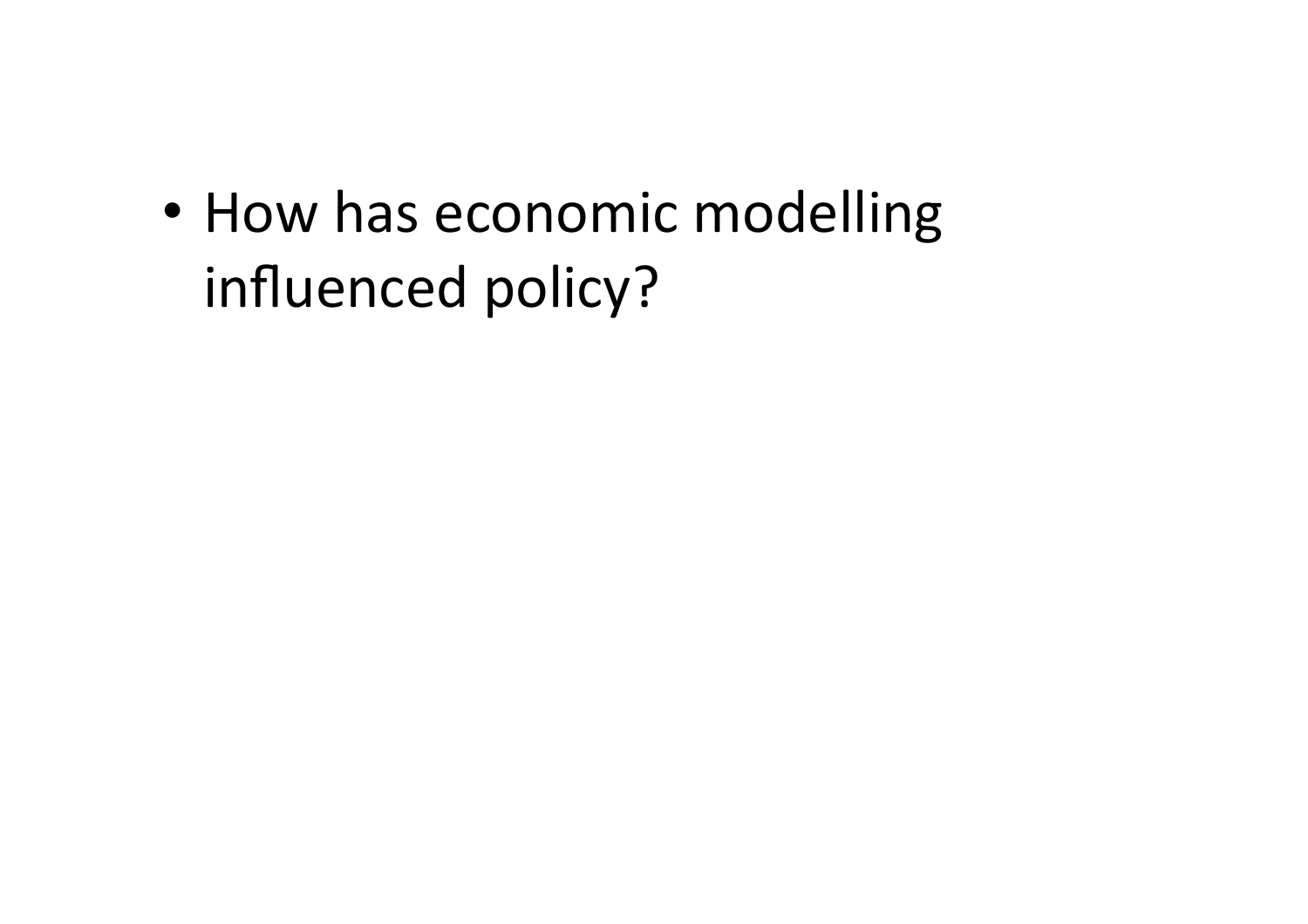#### Inter and intra generational analysis

- Skills develop in early childhood
- Socio-economic gaps in cognitive and non-cognitive skills emerge early
	- Carneiro and Heckman, 2004; Feinstein, 2003
- Strong intergenerational component
	- Ermisch and Francesconi (2001); Chevalier *et al.* (2007); Plug (2004); Sacerdote (2002); Brown et al. 2009; De Coulon, Meschi and Vignoles, 2008\$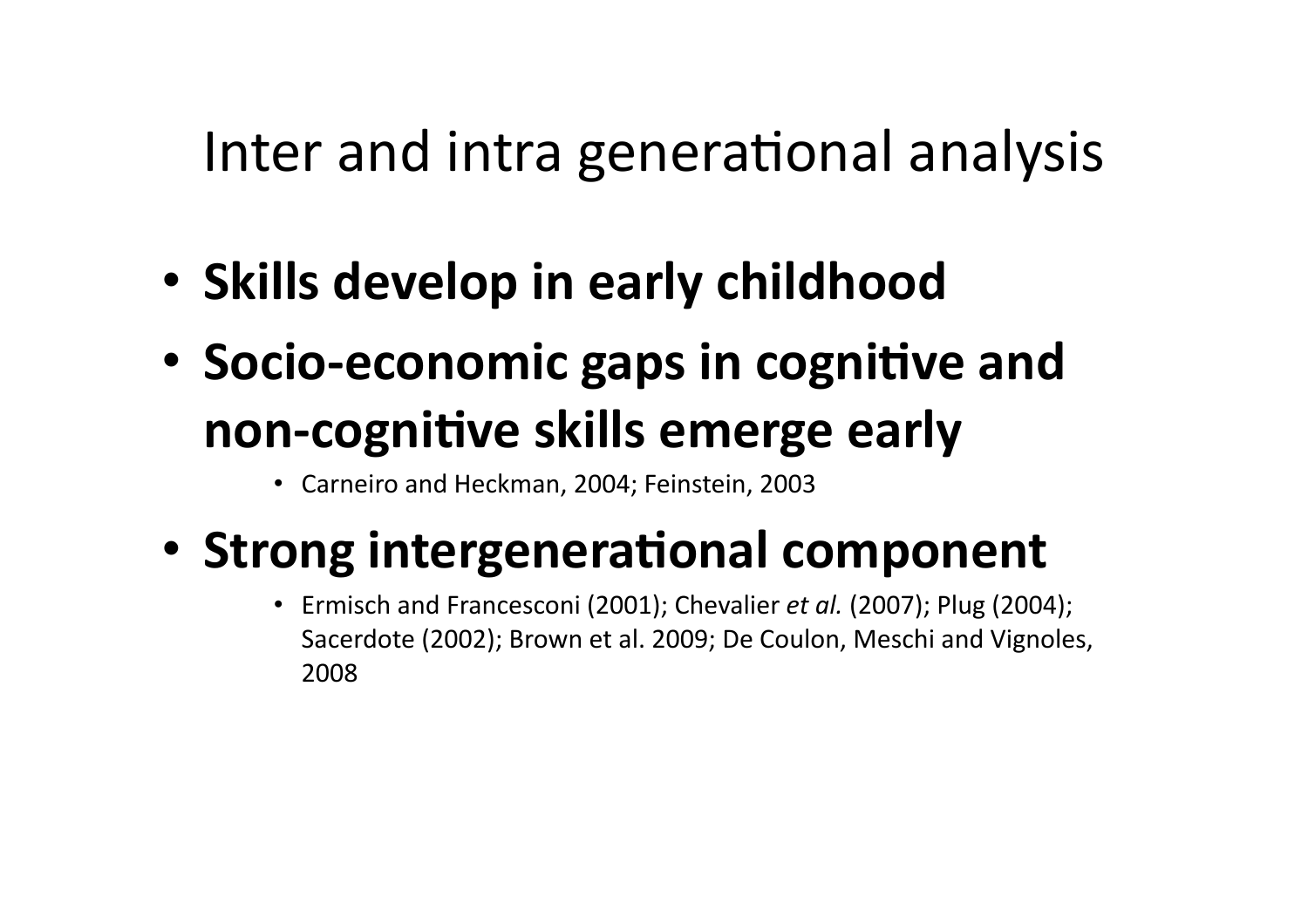#### Inter and intra generational analysis

- Role of education in promoting or preventing social mobility and inequality
	- Blanden et al, 2005; Blanden et al, 2007, 2008; Ermisch and Nicoletti, 2007; Eriksson and Goldthorpe, 2008.
- Education has had a disequalising impact on mobility
- Disproportionately benefited individuals from richer families

- Blanden and Machin, 2005.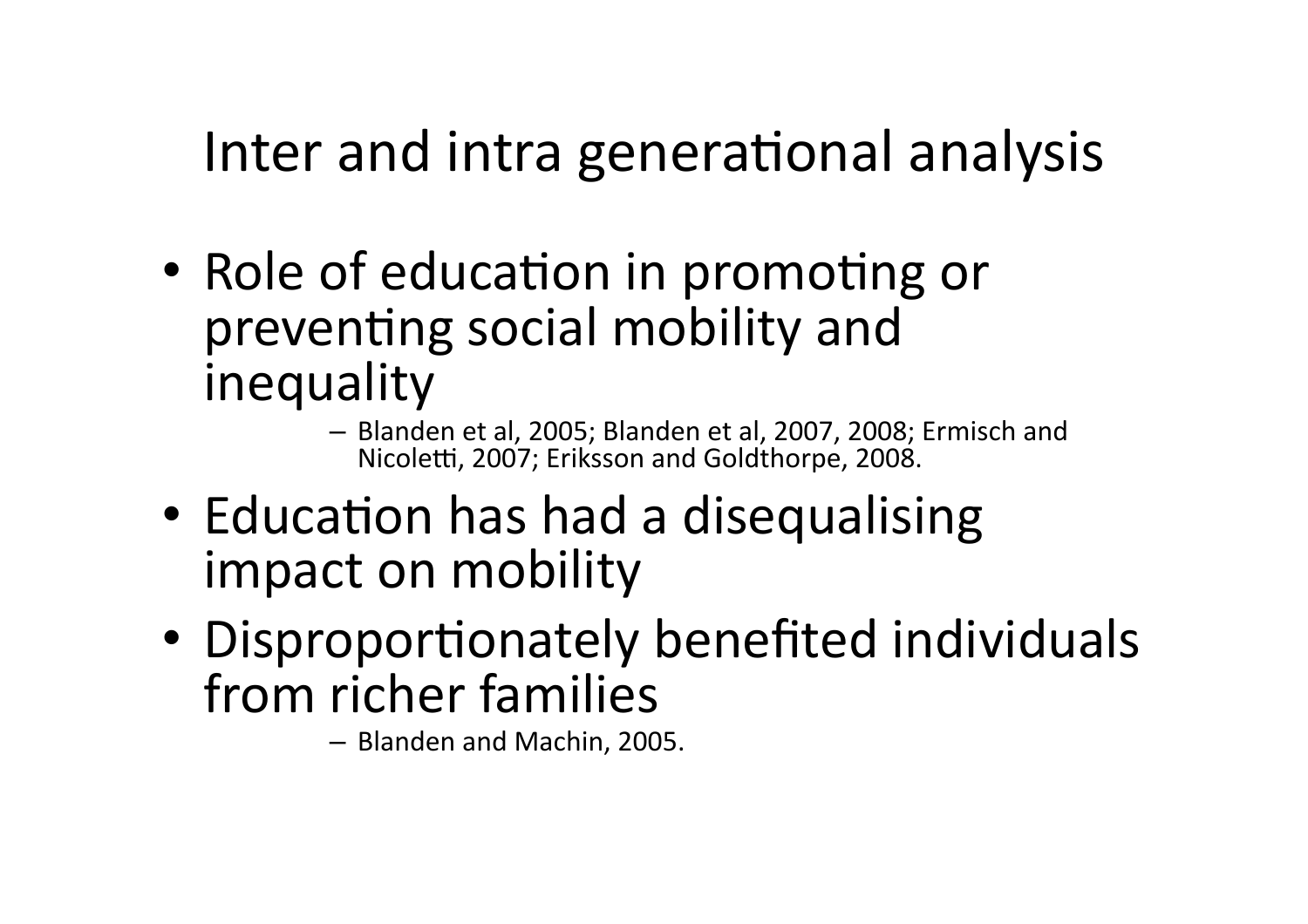# Policy impact

- Early intervention
	- -40% increase in primary expenditure since 97
	- positive impact on achievement
		- Machin et al. 2007
- Family intervention
	- intergenerational persistence of attitudes and aspirations
	- parenting programmes introduced
		- Goodman and Gregg, 2009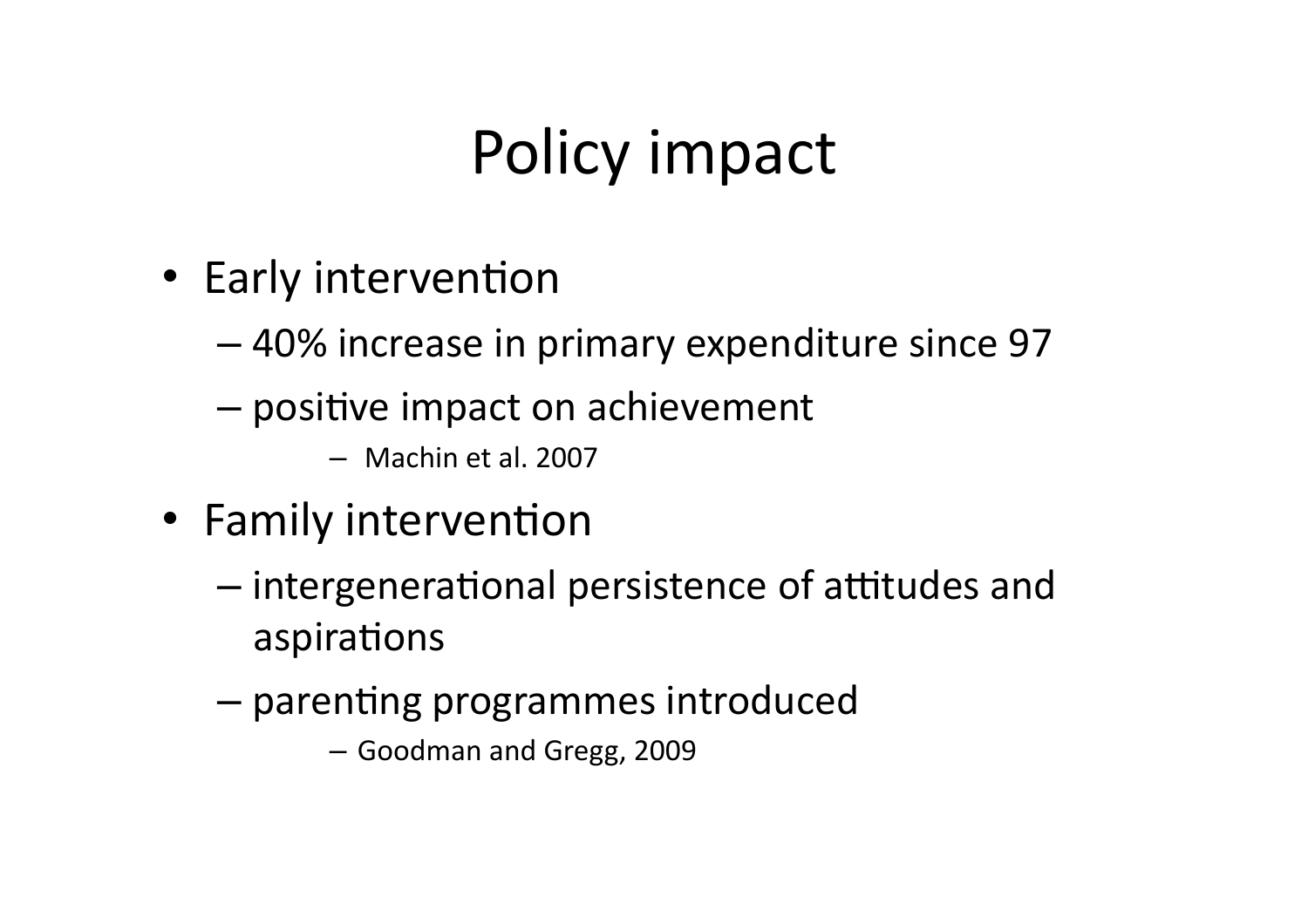#### Rate of return analyses

- Policy-makers have scarce resources and must decide whether to spend more on the army, the NHS or the school system.
- Resource decisions are (partially) based on the economic value of potential investments.
- A key policy question is therefore what is the economic value of education?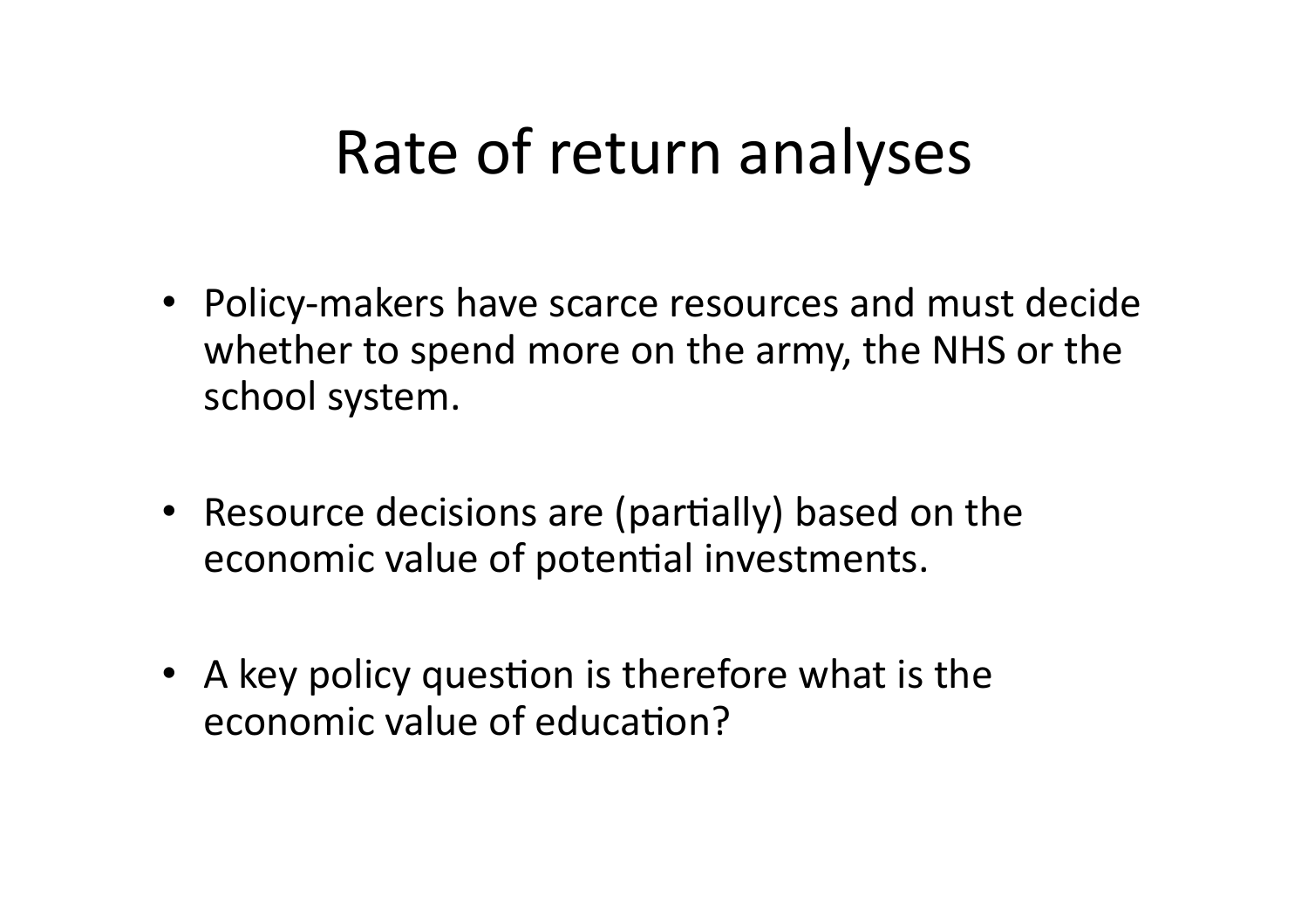#### Rate of return analyses

- Convincing methodologically and used to increase investment in education
- % of GDP spent on education rose
	- $-5.2\%$  in 1995 to 5.9% in 2006
- % of GDP spent on primary and secondary education increased

 $-$  3.6% in 1995 to 4.3% in 2006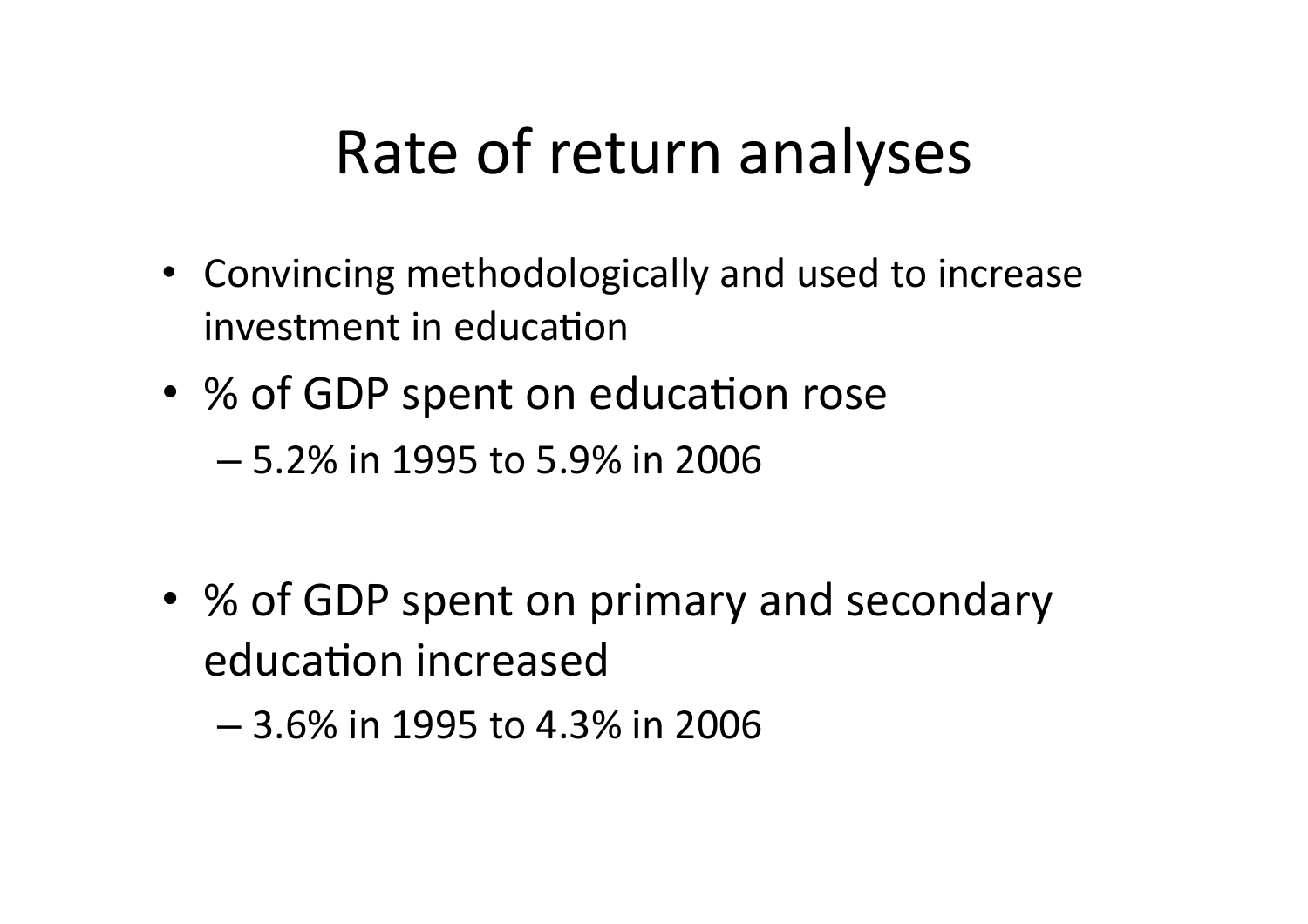## Basic skill policy

- The UK has a poor record in terms of the basic skills of its adult population
	- Moser report, DfEE, 1999
	- Heavily cited work of Bynner, Layard, Vignoles and others that relied largely on NCDS data
	- Showed high proportion of individuals who lacked basic skills
	- Showed very high return to having good basic skills\$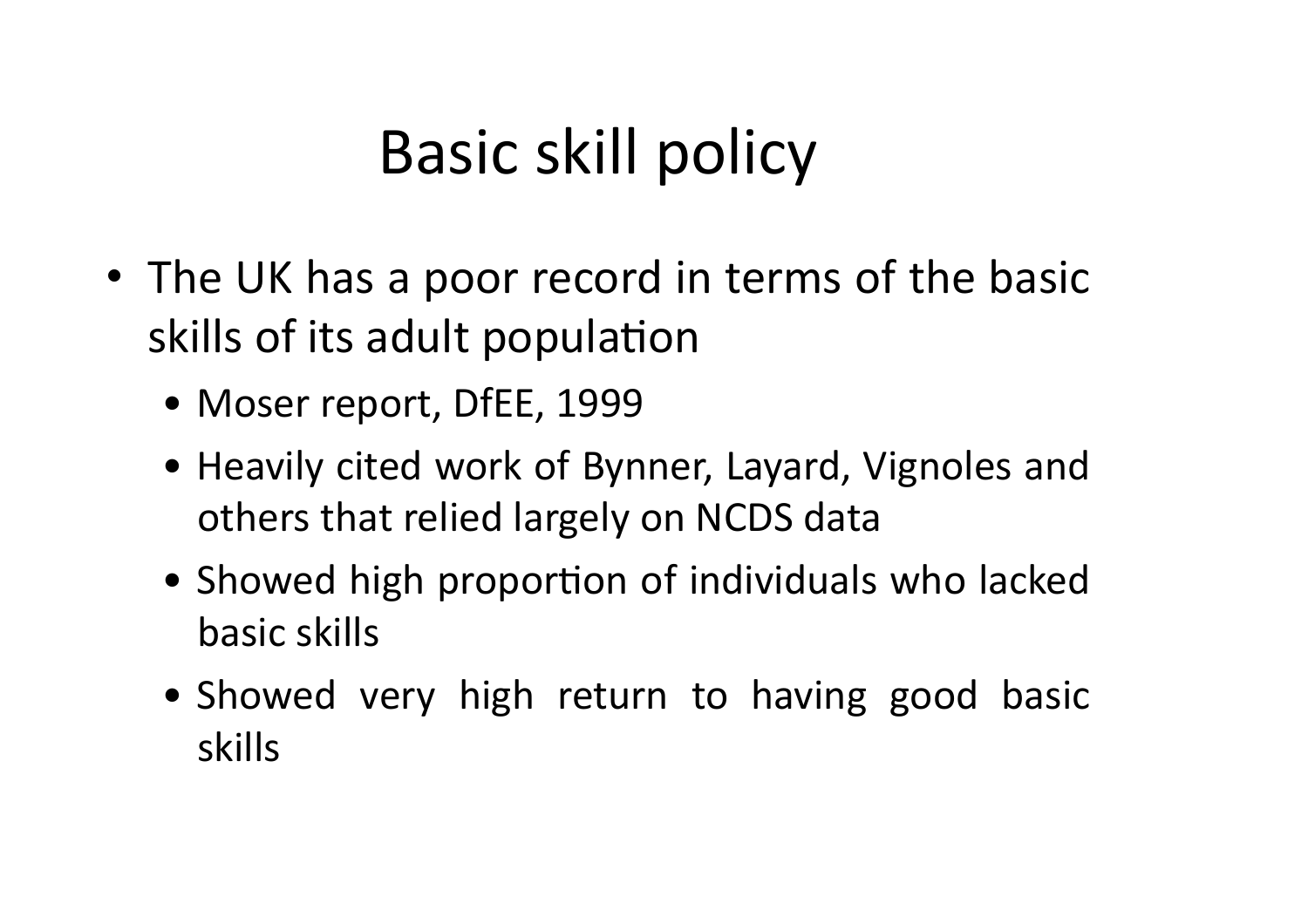## Basic skill policy

- Policy response quite clear
- PSA targets to improve the basic skills of adults by 2010
- Skills for Life programme
- Train to Gain
	- Subsidised work related training for low skilled workers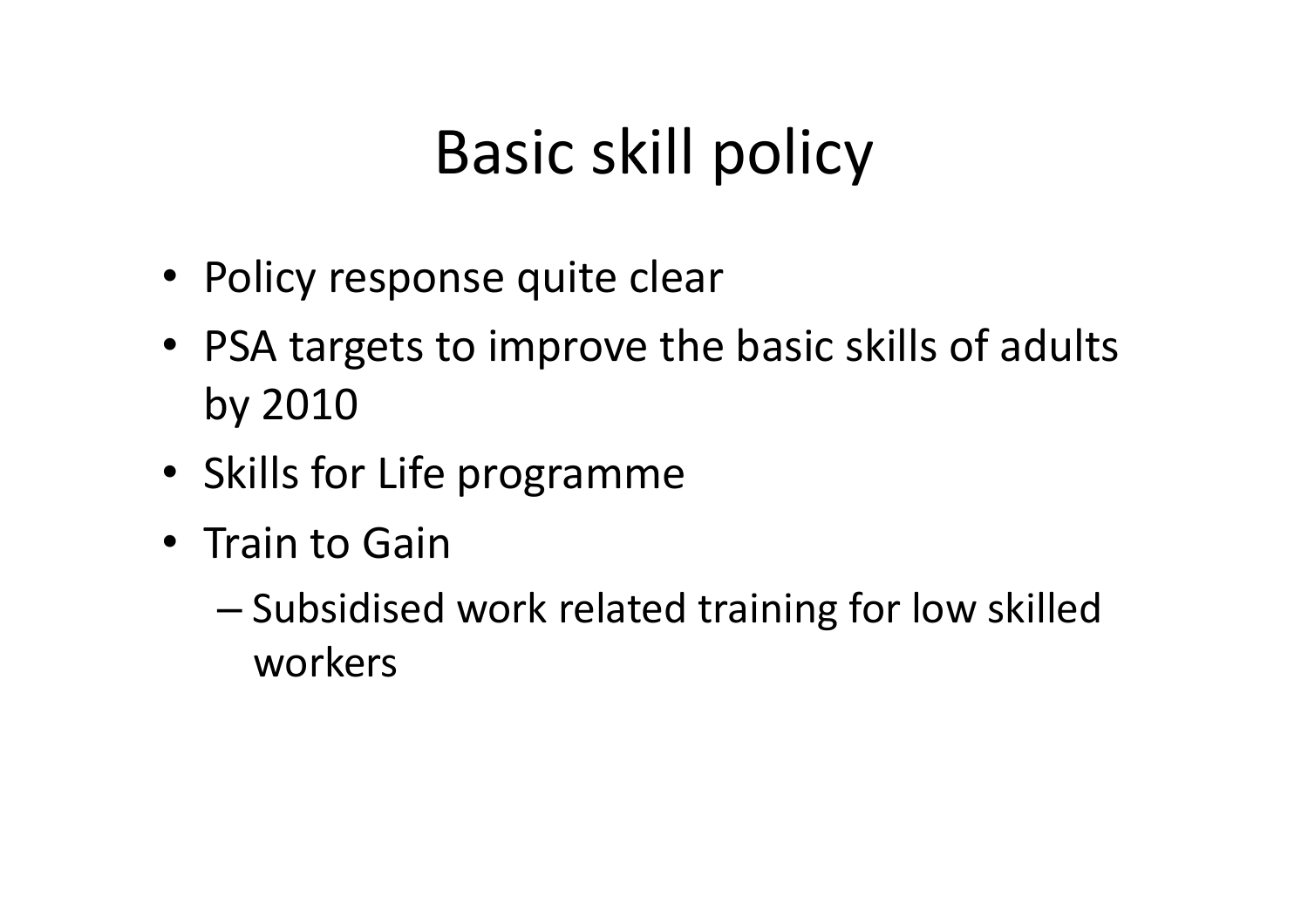## Ignore at will: the case of NVQ2

- Academic level 2 qualifications yield sizable returns
- Some traditional level 2 vocational qualifications do yield sizeable wage returns
	- 13% for a BTEC First or General Diploma
	- 5-7% for a City and Guilds Craft qualification
- Wage returns to NVQs are negligible at levels 1and 2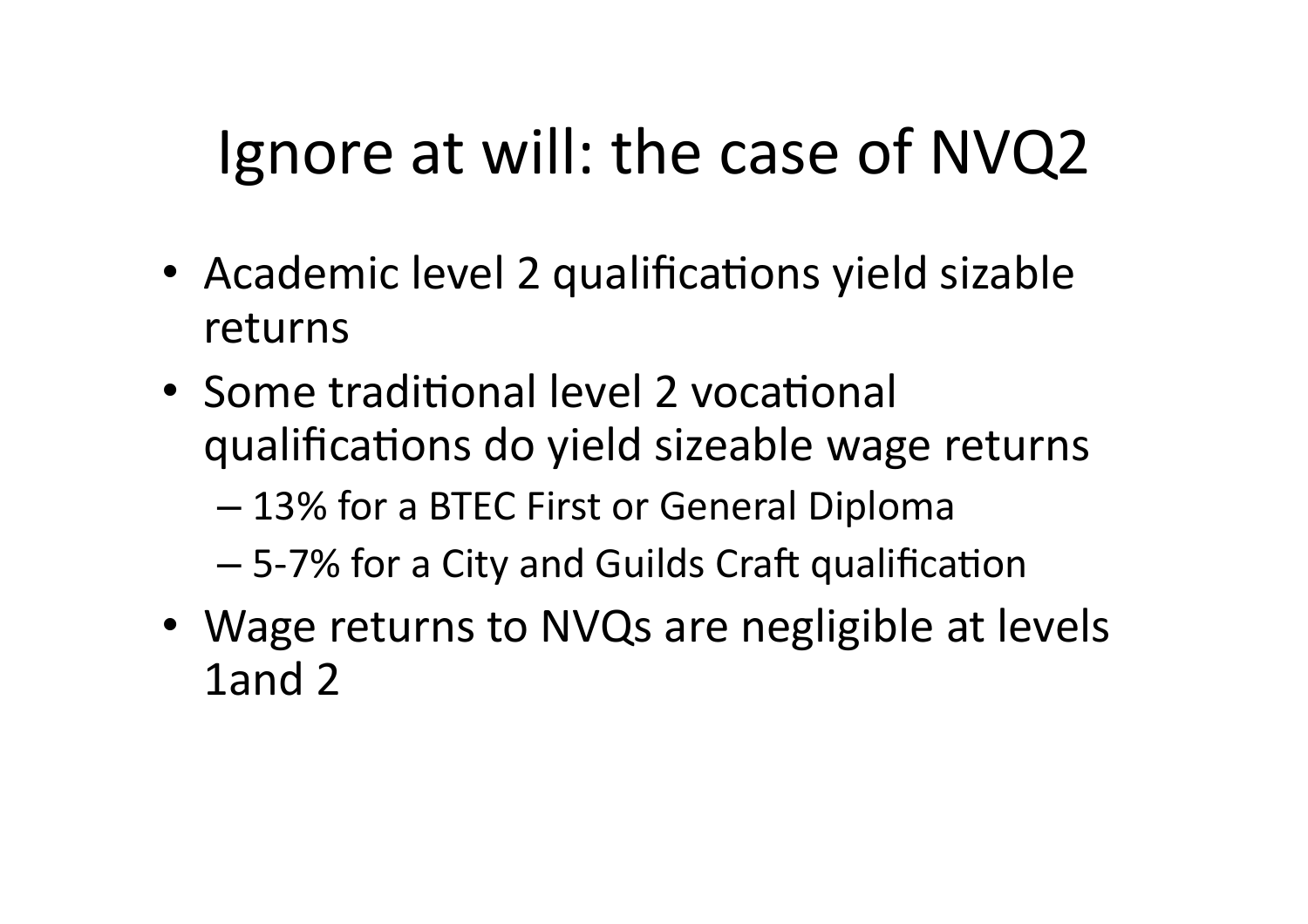## Ignore at will: the case of NVQ2

- Acquiring qualifications late leads to lower returns even for academic qualifications
- Even for young workers, NVQs do not perform as well as other VQs and certainly not as well as academic qualifications
- Still did not stop government endorsing a level 2 entitlement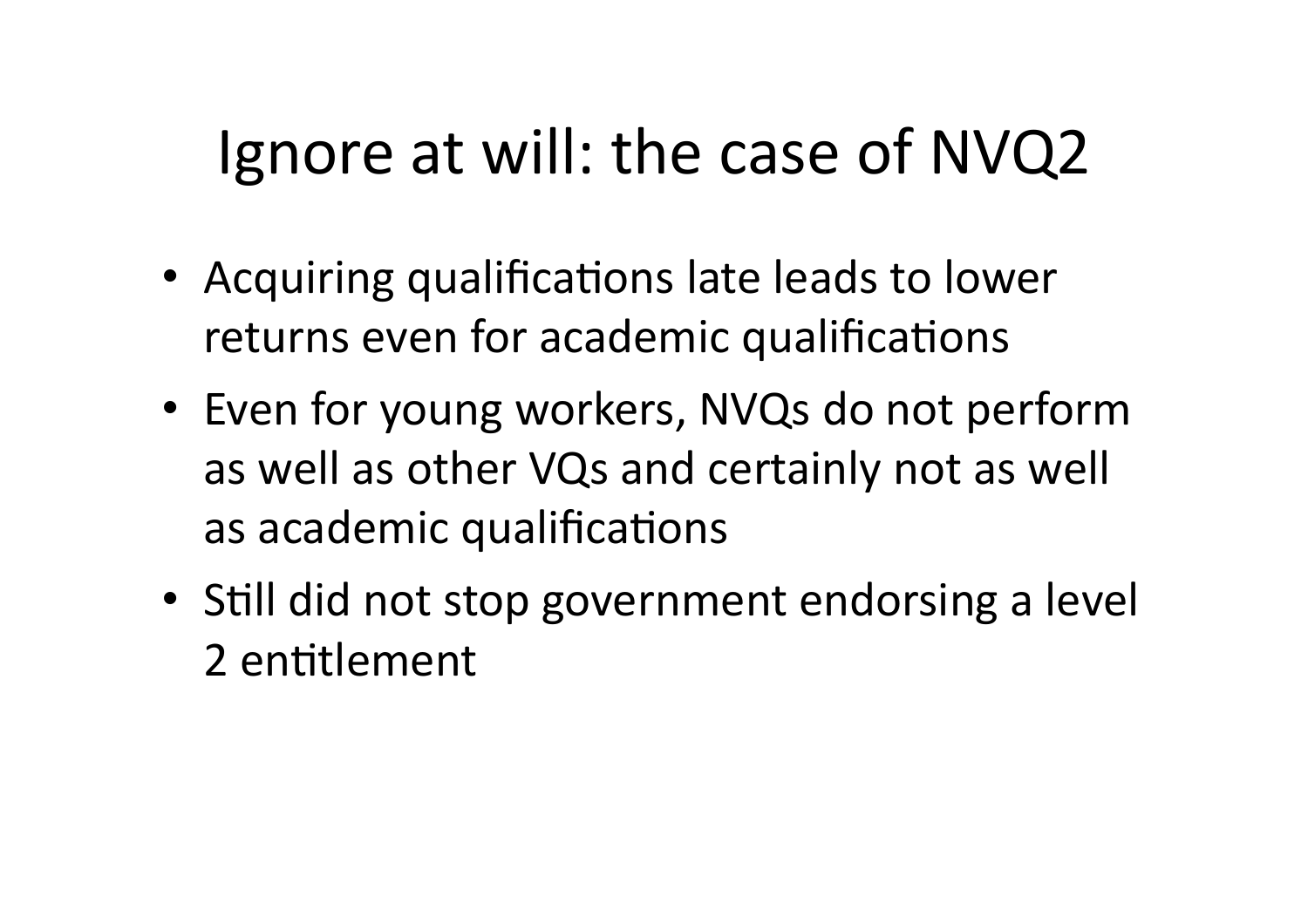A multi disciplinary approach

- Maternal employment
- Impact on family income, mothers
- Impact on children
	- $-$  Evidence from cohort studies suggested impact was relatively small although significant in first year of life
- Impact on policy to further encourage women back into work